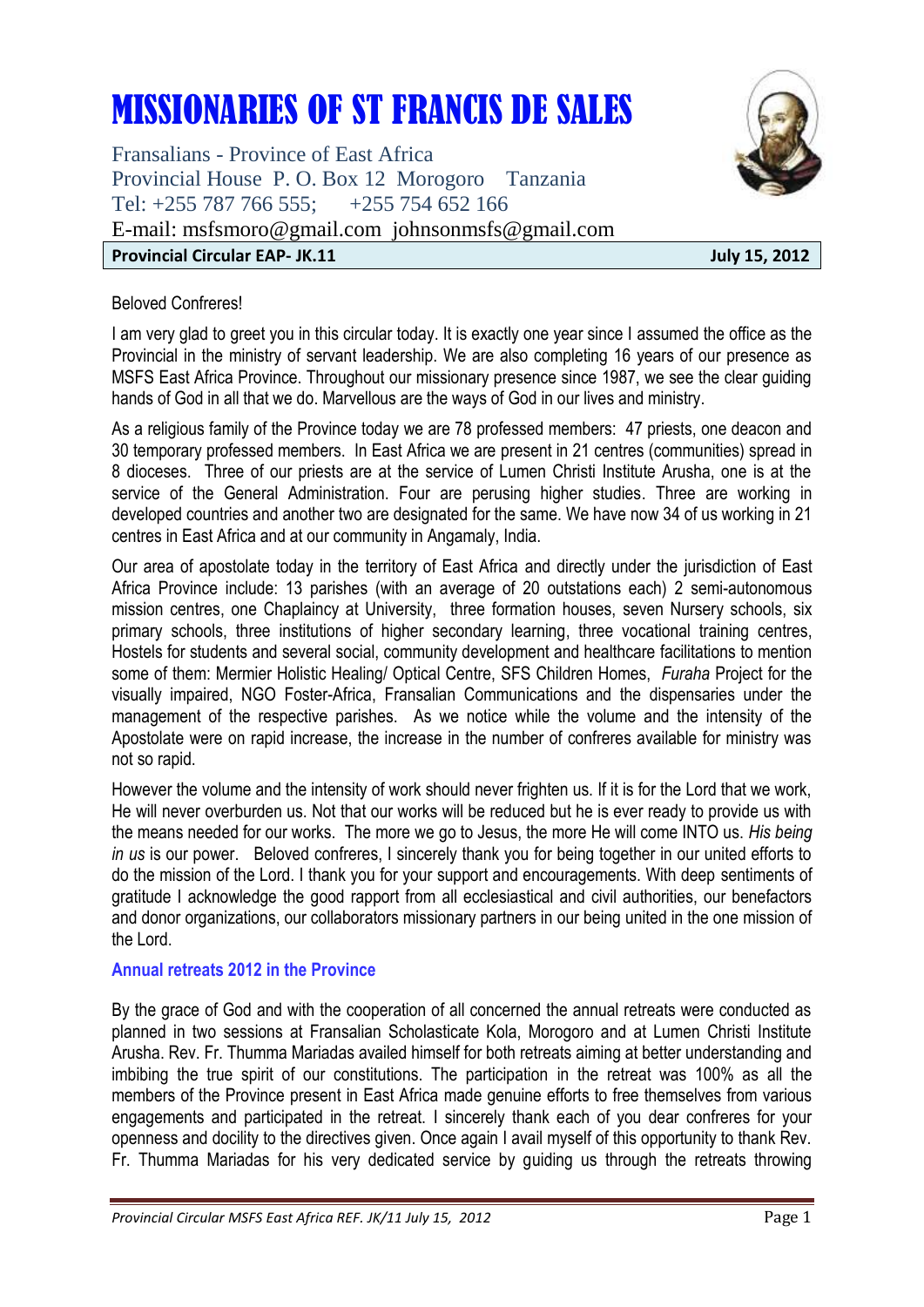enlightening us on the spirit of our hallowed Constitutions. I also thank the Fransalian community Kola and the LCI Community Arusha for the venue and for the very efficient organization of the retreats.

# **Admittance to Novitiate**

In a simple ceremony held at Fransalianum novitiate, Kibaha, Tanzania on July 9, 2012 nine candidates from different mission units of MSAF were admitted to the canonical novitiate. Three of them are from Cameroon, four from Uganda one from Tanzania and one from Kenya. I also take this opportunity to thank and appreciate the efforts made by the vocation promoters and the Formator at Ndagani Seminary Fr. Lourance Thadathil. The new novices are:

# *East Africa Province*

- 1. Ambongo Orengo Joseph
- 2. Kisseka Joseph Walugembe
- 3. Lubega Aloizio Gonzaga
- 4. Musugu Denis
- 5. Remijus Danda
- 6. Wasswa Brian

#### *Chad-Cameroon Mission/South West India Province*

- 1. Boris Nixon M
- 2. Etaba Emmanuel Cyrille
- 3. Nguimatio Peygres Senghor

We wish them a graceful time of discernment and strengthening of their vocation.

# **First Profession**

On July 10, 2012 eight novices from different mission units of MSAF made their First Profession at Noviciate House, Kibaha during the solemn Eucharistic celebration officiated by His Eminence Polycarp Cardinal Pengo. I also take this opportunity to thank the Director of novices Fr. Antonysamy Sebastian and Fr. Zachariah Burrofero for their dedicated works of facilitating formation to them. The following made their first profession:

# *Province of East Africa*

- 1. Gregory Mua Mutisya
- 2. John Dennis Dindi
- 3. Leonard Musembi Ngumbi
- 4. Michael Mwangi Mumbi
- 5. Ssentamu Ruthitical

# *Southern African Region / NE India Province*

- 1. Kennedy Mwakio Mwamburi
- 2. Patropio Mutangili Mungala

# *Mozambique Mission / Nagpur Province*

1. Moises Goma Supaida

On May 31, 2012 Novice Amal Neerolickal made his First Profession at Sneha Jyothi MSFS Novitiate house, Kerala India. On behalf of the Province of East Africa, I express sincere thanks to the Formators and the Provincial administration of South West India Province for the same.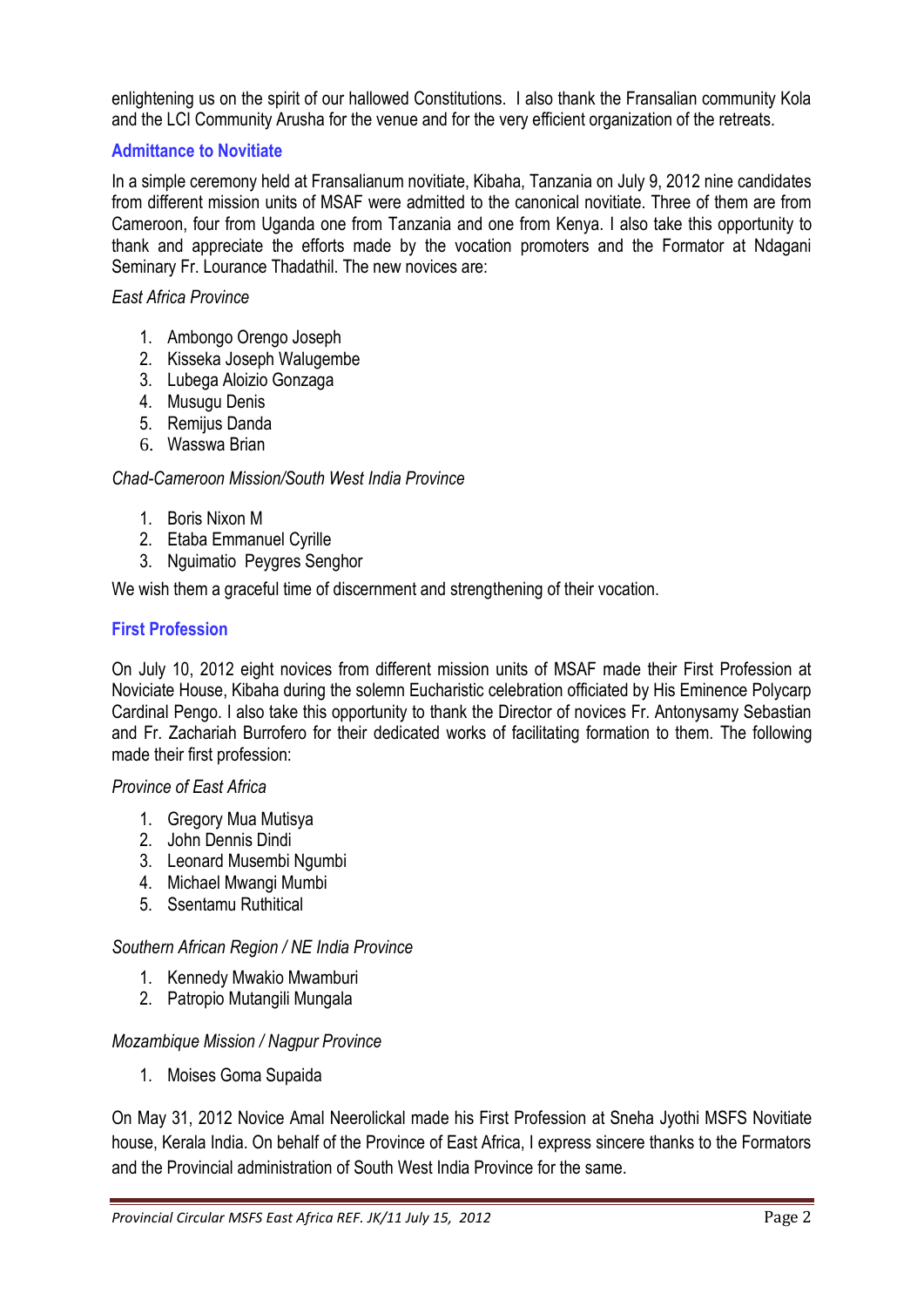# **Renewal of vows and promotion to further stages of formation**

The scholastics who made their first profession or those who renewed their vows in May-June this year are promoted for the various stages of formation/ studies.

#### *First Year Philosophy*

- 1. Gregory Mua Mutisya
- 2. John Dennis Dindi
- 3. Leonard Musembi Ngumbi
- 4. Michael Mwangi Mumbi
- 5. Ssentamu Ruthitical

#### *Second year Philosophy*

- 1. Richard Tamaro Gitono
- 2. Paul Onyango
- 3. Julius Alex Woniala

#### *Third year Philosophy*

- 1. Francis Kyule Mwovi
- 2. Gabriel Ashindu Away
- 3. Gerald Mabiriizi Ssekalembe
- 4. Ibrahim Kiseegerwa Musajja
- 5. Jonathan Muema Mutunga
- 6. Lawrence Sebowa
- 7. Martin Pendanath
- 8. Patrick Titus Musyimi
- 9. Simon Peter Nabende

# *Regency*

1. Amal Paul Neerolickal

#### *Designated for further studies (M.Ph.)*

- 1. Francis Ndimuli Aloo
- 2. Kenneth Maina

# *First Year Theology*

- 1. Aristedis Danda
- 2. Jobin Karottukambadathil
- 3. Stephen Mutisya
- 4. Thomas Njue

#### *Second Year Theology*

- 1. Charles Ondiek
- 2. Japhet Kirimi
- 3. Joseph Kayanja
- 4. Siljo Aupadan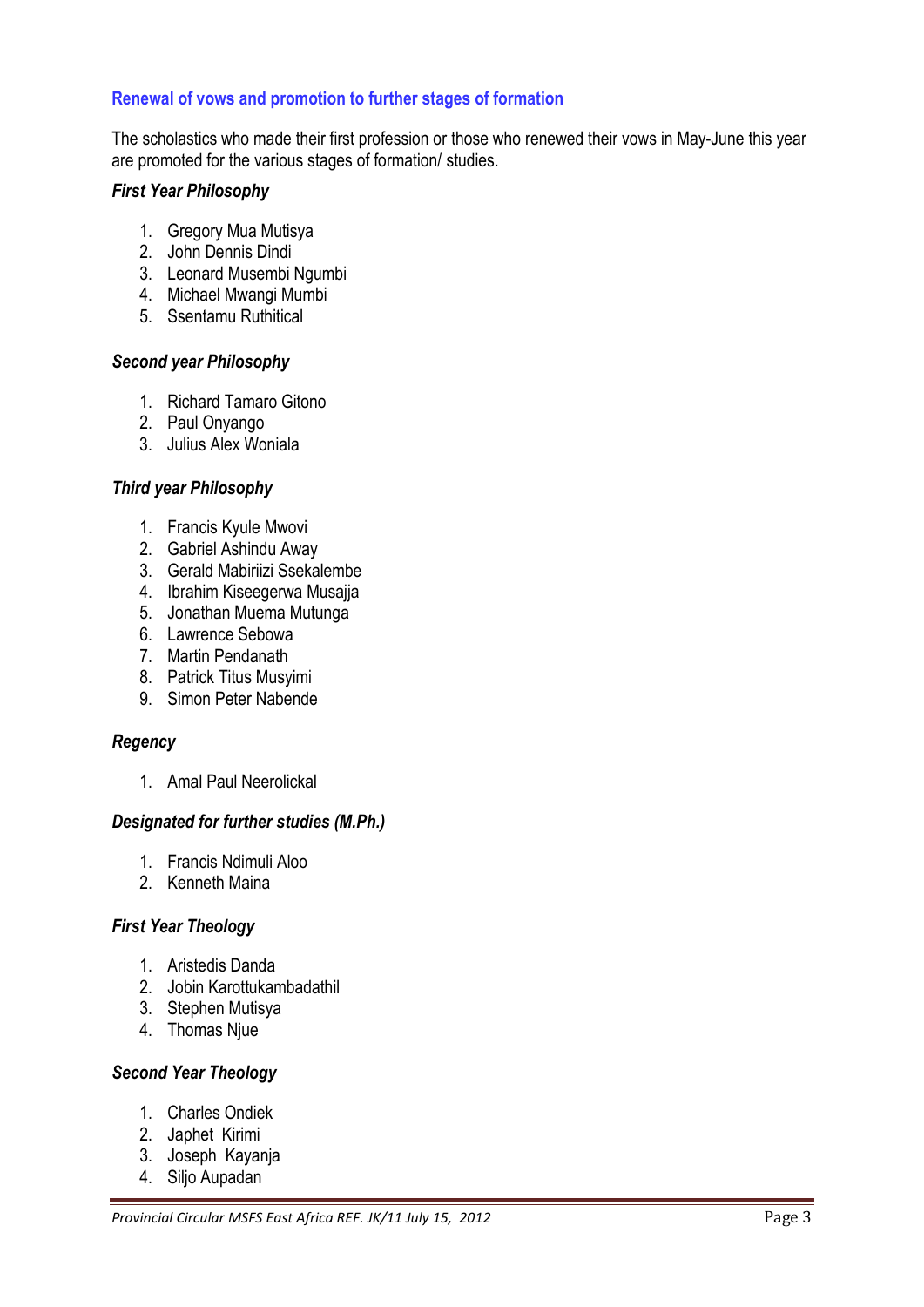# *Third Year Theology*

1. Clement Sudhakar

# *Fourth Year Theology*

1. Robert Antonysamy

# **Appointments/ transfers/assignments**

**Fr. James Nedungatt** is designated to be appointed as the parish priest (*priest in-charge* according to the ecclesiastical usage in Kenya) of St. Michael's Catholic Parish Chera, Meru Diocese, Kenya with effect from September 30, 2012. He is also appointed to render assistance in formation at Fransalian Seminary Ndagani.

**Deacon Innocent Ngowi** – God willing - expected to be ordained priest on July 28, 2012 would be designated to be appointed as the Assistant Parish Priest of Our Lady of Compassion Parish Mji Mpya Relini, Archdiocese of Dar es Salaam, Tanzania with effect from July 28, 2012.

**Fr. Zachariah Burrofero:** With effect from June 27, 2012 Fr. Zachariah is relieved from all until then given responsibilities and is designated to pursue his doctoral studies in Catechesis and Youth Ministry at Salesian University in Rome.

**Fr. Thomas Olickal:** As Fr. Thomas is awaiting the visa for the pastoral works in USA, from August 1, 2012, he will join the MSFS Community at Ndagani and render his services in formation until the time of departure to USA or until further arrangements are made.

**Fr. Sebastian Palakudy:** From September 2012 he will do the MA in Counselling and Family Studies at the Pontifical John Paul II Institute, at Changanassery, Kerala India. He will continue to be the member of the MSFS Community at Angamaly.

**Fr. Joseph Kunnappilly:** With effect from June 30, 2012 Fr. Joseph is relieved from all the responsibilities at Dumila Parish and is transferred to MSFS Provincial House Community.

**Fr. Stephen Gerald:** With effect from August 1, 2012 Fr. Gerald is relieved from the present responsibilities at Mji Mpya Relini Parish Dar es Salaam. In the month of August he will render his services at the Provincial House/other communities as and when required. He is designated for pastoral ministry in the Diocese of Eissenstadt, Austria. From October 20 he will be learning German language at Goethe Institute Pune, India.

**Bro. Francis Ndimuli Aloo** is appointed to the MSFS Community at SFS Seminary Kihonda from September 5, 2012 in order to share in the responsibilities of the community and to pursue the MA Philosophy studies at Jordan University College, Morogoro.

**Bro. Kenneth Maina** is appointed to MSFS Provincial House Community, Kihonda from September 15, 2012 in order to share in the responsibilities of the community and to pursue the MA Philosophy studies at Jordan University College, Morogoro.

**Bro. Amal Paul Neerolickal** is appointed to do the regency in MSFS Community Ipuli Tabora, Tanzania. He is to report to Ipuli on August 12, 2012.

**Vocation Promoter:** With effect from July 1, 2012 Deacon Innocent Ngowi is appointed as the Vocation Promoter in Tanzania and as the General coordinator of vocation Promotion of the Province.

**Final Profession:** In his letter dated June 23, 2012 Fr. Agnelo Fernandes has given the approval for the promotion to the final profession of Bro. Robert Antonysamy. We thank Fr. Agnelo and the General Administration for the same and express our heartfelt congratulations to Bro. Robert Antonysamy.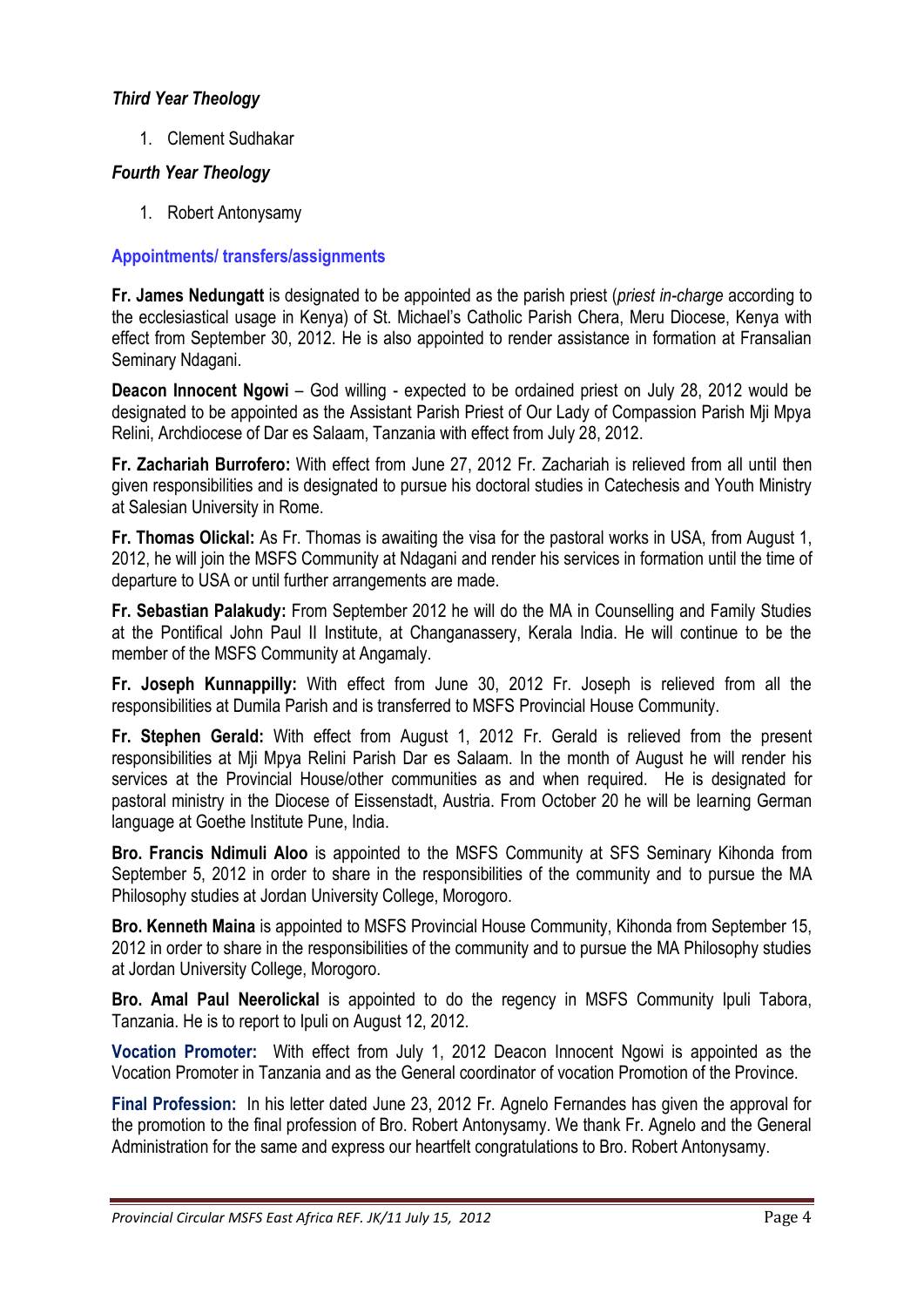**Forum Meetings**: As planned the Superiors' Forum and the Pastoral Forum had the due meetings on June 23, 2012. I thank all the participants, convenors and the secretaries for the sharing and the good participation in making the meetings to bring to our attentions many matters that we need to look into as religious and pastors.

Please note that the Education Forum Meeting will be on August 21, 2012 at MSFS Provincial House, Morogoro. Please contact Fr. Santhosh for further information.

# **Change of Province: Fr. KVS Prasad**

As I had already communicated to you in email on July, 2012, at the formal written request of Rev. Fr. KVS Prasad MSFS for the change of Province, after the due process of legal formalities and prayerful discernment, in consultations with the Provincials concerned and with the consent of the General Council, Fr. Agnelo Fernandes the Superior General in his communique dated June 24, 2012 officially declares that from July 1, 2012 Fr. KVS Prasad will be a member of Visakhapatnam, India Province and hence ceases to be a member in the Province of East Africa Province from the said date.

At this juncture, on behalf all the confreres of East Africa, I would like to take this opportunity to thank Rev. Fr. KVS Prasad MSFS for the time he spent in East Africa as a seminarian and later as a priest and for all the valuable services rendered by him. With grateful hearts we cherish the good memories of his companionship and cheerful availability at the service of the Congregation in various ways. We also wish him the choicest blessings for his priestly ministry under the jurisdiction of Visakhapatnam Province. Let us pray that through his instrumentality the Good News may reach many more hearts.

I would also like to thank Rev. Fr. Agnelo Fernandes MSFS the Superior General, the General Councillors, Fr. Simon Paicatt MSFS the Provincial of Visakhapatnam Province, Fr. Thomas Perumalil MSFS the former Provincial of same Province, Fr. Thomas Olickal the former Provincial of East Africa Province and all the councillors and all others who were part of this discernment process.

# **Departure from the Congregation**

The following scholastics: Joji Joseph Vechukunnel (I Yr Theology) and Desmond Tutu (Regency) cease to be the members of the congregation and they have discontinued their formation. We thank them for their kind services and wish them every blessing in their lives in the days to come.

# **Pilgrimage to Holy Land**

**Fr. Francis Kallikattu** and **Fr. Jacob Thekkekara** are visiting the Holy Land from July 16 to August 4, 2012 and will attend the spiritual renewal course for the priests organized by the Pontifical Institute Notre Dame of Jerusalem Centre. We wish them a safe trip and refreshing and graceful time in the Holy Land.

# **Home Holidays**

| Our Confreres on home holidays |                       |              |            |  |
|--------------------------------|-----------------------|--------------|------------|--|
| No.                            | Name                  | From         | ۱o         |  |
|                                | Innocent Ngowi        | July 30      | August 29  |  |
|                                | Robert Susai Raj      | August 2     | October 1  |  |
|                                | Nelson Antony         | July 31      | August 30  |  |
|                                | <b>Stephen Gerald</b> | September 10 | October 20 |  |

*We wish them a good time with their dear and near ones.* 

# **For Treatment and recuperation**

- Fr. Joseph Kunnappilly will be leaving for India on July 15 for treatments.
- Fr. Francis Devadoss will be going to Nairobi on August 9 for the operation on his right leg.
- Fr. Sony Kochumalayil will be going to India on August 19 for treatments.

*Let us pray that the good Lord will restore to them good health.*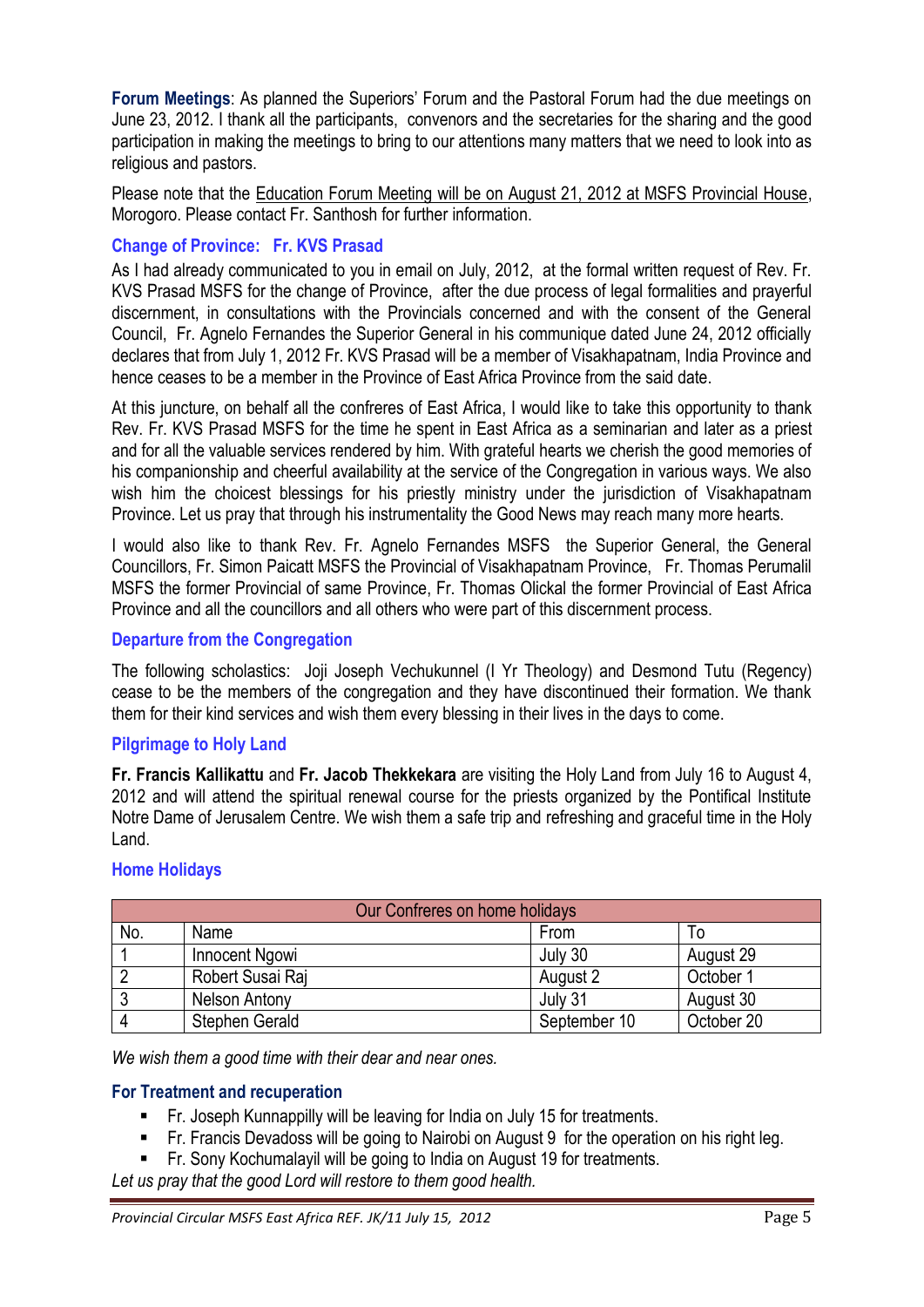# **Gone to eternal glory!**

**Rev. Fr. Jacob Pathupallil MSFS (85)** , Visakhapatnam Province died on June 4, 2012 in Vizag.

**Mr. Appachan Kochuparambil -** the maternal uncle of Fr. Sunny Vettickal - died on June 6, 2012.

*May the souls of the faithful departed through the mercy of God rest in peace.* 

#### **Prayers requested:**

**Mr. Chacko Kattikanayil -** the paternal uncle of Fr. Tomy Kattikanayil - is critically ill and is in ICU, Calicut, India. Let us pray for him.

#### **Word of gratitude**

On behalf of the Province may I express our sincere gratitude to the MSFS Communities in Rome for the facilitation of the visa for Fr. Zachariah and for the initial stay during the language study. I really appreciate the prompt and clear communications and joyful service from Fr. Varghese Chettupuzhakaren the Superior of the Community along with Fr. Thomas Cherukat and Fr. Augustine Mangatt for the good coordination and efficient services.

#### **Seminar for the Formators**

**Fr. Johnson Napoleon** and **Fr. Antonysamy Sebastian** will be participating in a seminar for the Formators organized at Mbagala spiritual centre, Dar es Salaam from July 29, August 4. We wish them a good time of enriching their skills in formation.

#### **RSAT Meeting**

I could participate in the RSAT(Religious Superiors' Association Tanzania) annual meeting on June 21& 22 at Mbagala Spiritual Centre Dar es Salaam. It was an enriching time of sharing and to get new information on various matters. There was the opportunity for me to present and an appraisal of the LCI Programs in Arusha and to introduce the matter of the Silver Jubilee of the MSFS in the Continent of Africa specially pertaining to Tanzania.

#### **Some of Our visitors**

We were honoured with the visits of Mr Burchard Schlömer from Missio Aachen, Mr Werner Mueller the President of Salesan e.V. Mrs Eileen Hartl and co from USA (in Uganda), Rev. Fr. Joseph Giefing and Rev. Fr. John Judie and co. and many more! Dear Friends we are honoured with your visits to our missions and communities. We thank you for the continued support and encouragement you give to us.

#### **Messages from the Superior General**

I have forwarded to you two letters from our beloved Superior General Rev. Fr. Agnelo Fernandes. One letter is addressed specifically to the confreres of East Africa on the occasion of our Province family gathered in prayer during the annual retreats. The second one is the letter addressed to all the confreres highlighting the significance of the jubilee celebrations ahead of us. Much of the letter is dedicated to our holy Founder the servant of God Fr. Peter Mary Mermier whose 150<sup>th</sup> death anniversary we celebrate on September 30, 2012. I request each of you to read and reflect on the very inspiring narration given by Fr. Agnelo on the personality and the zeal for mission from the part of Fr. Mermier. On behalf of the Province I thank Fr. Agnelo for his inspirational writings.

#### **News Bulletin of the Province - BARAKA**

The first issue of the biannual (half yearly JAN-JUN-2012) news bulletin of the East Africa Province christened as *Baraka za Fransalians* ( means: Blessings of Fransalians or Blessings from Fransalians) is getting its final touches under the leadership of Fr. Stephen Gerald. The official release will be done on July 28, by His Eminence Polycarp Cardinal Pengo during the Eucharistic celebrations in Mji Mpya Parish, Dar es Salaam.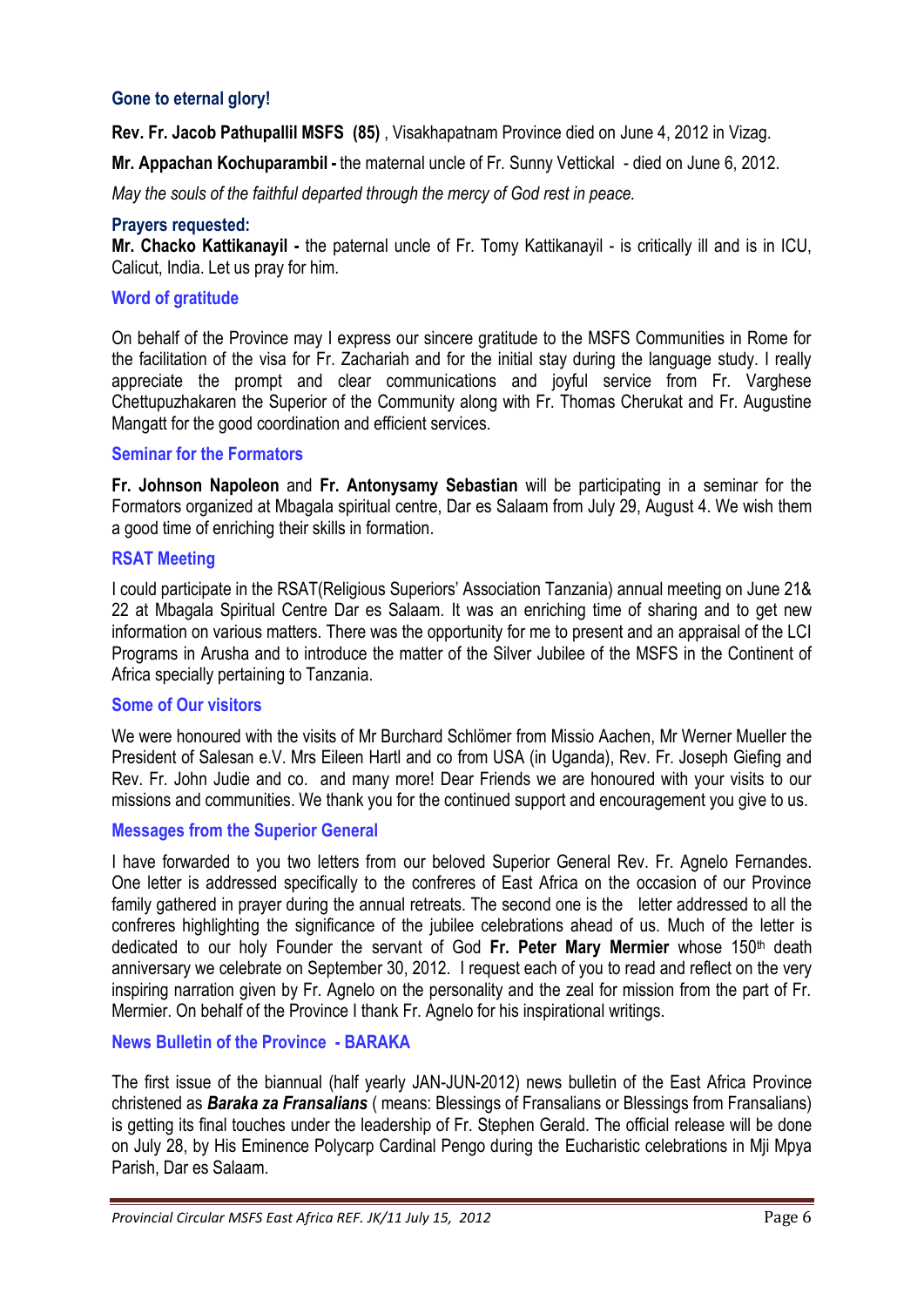### **News from the Generalate**

**Fr Varghese Chettupuzhakaren** as the local superior of MSFS Local Community in Rome for the second term of 3 years beginning from 1<sup>st</sup> July 2012

**Fr Harris Ebin Christopher** as the Secretary of the Superior General for the second term of 3 years beginning from 1st July 2012 and belonging to the MSFS Local Community in Rome.

**Call from Malawi! Malawi the "heart of Africa"**

Responding to the plea of the Bishop of the Catholic Diocese of Karonga Malawi, Our Superior General Fr. Agnelo Fernandes has officially mandated the South East India Province to venture into this new mission. Here is the excerpt from the letter of Fr. Superior General dated May 21, 2012 addressed to Rev. Fr. Antony Dharmaraj MSFS the Provincial of South East Province.

*……… I am very grateful to you for your sensitivity to the needs of the Mission of Christ and for placing a number of confreres at the service of the Congregation specially at the service of the Province of Brazil.*

*Blessed as you are with many vocations and with young confreres with enthusiasm for mission work, this letter comes to you with a proposal for acceptance of responsibility by South-East Province of a mission in Malawi, Africa. The Provincial of East Africa , Fr Johnson Kallidukil , had visited Malawi on an exploratory visit and his report is positive and he recommends that the Mission of Malawi be entrusted to one of the Provinces of India for planning and development. A copy of the letter from Fr. Johnson Kallidukkil is attached herewith.* 

*Therefore, through this letter and with the consent of the General Council, I invite you to accept the mission of Malawi on behalf of the Congregation, keeping the following parameters into consideration in starting the mission , planning and in implementation. ……. (end of quote)*

My dear Fathers and Bothers, I request your earnest prayers that we get many zealous missionaries to venture into this mission in Malawi in Karonga Diocese where so far no missionary priests are working. It is a unique call for us Fransalians to be the part of the history of the Karonga Diocese and the Church in Malawi!

#### **Collaborative efforts – Archdiocese of Tabora**

As an expression of the close collaboration between the Archdiocese of Tabora and the MSFS in East Africa, in this year of Jubilee we are facilitating and sponsoring the study of MA in Spirituality for one of the priests from the Archdiocese of Tabora. **Rev. Fr. Josephat Bududu** of the Archdiocese of Tabora has already joined the *Indian Institute of Spirituality*, Bangalore on June 28, for the same program. I sincerely thank Fr. Benny Koottanal the Director of IIS and Fr. Philip Valakodiyil the Dean of Studies for facilitating the admission and other formalities. We wish Fr. Bududu a great time at IIS in India.

#### **Ngurdoto Dispensary, Arusha**

The blessing of the newly constructed building for the Catholic Dispensary in Ngurdoto parish took place on July 14, 2012. His Grace Archbishop Josephat Lebulu did the official blessing in the presence of civil dignitaries, officers from Ministry of Health and large number of faithful. Hearty congratulations to Fr. Nelson the parish priest for this remarkable step in the development of the mission in Ngurdoto.

#### **On-going formation CPE Program and Leadership at LCI**

I would like to remind you about the planned and already announced program in October: Seminar on Clinical Pastoral Education and on Leadership. Soon you will be asked to do the registration and I request you avail yourself for the same. **Program 1** from Oct 1 evening to Oct 19 evening: Meant for priests ordained from 2002 to 2012. **Program 2 /3** From Oct 21 evening till Oct 26 Evening **OR** from Oct 28 evening to Nov 2 evening: Meant for all other priests and non-MSFS participants.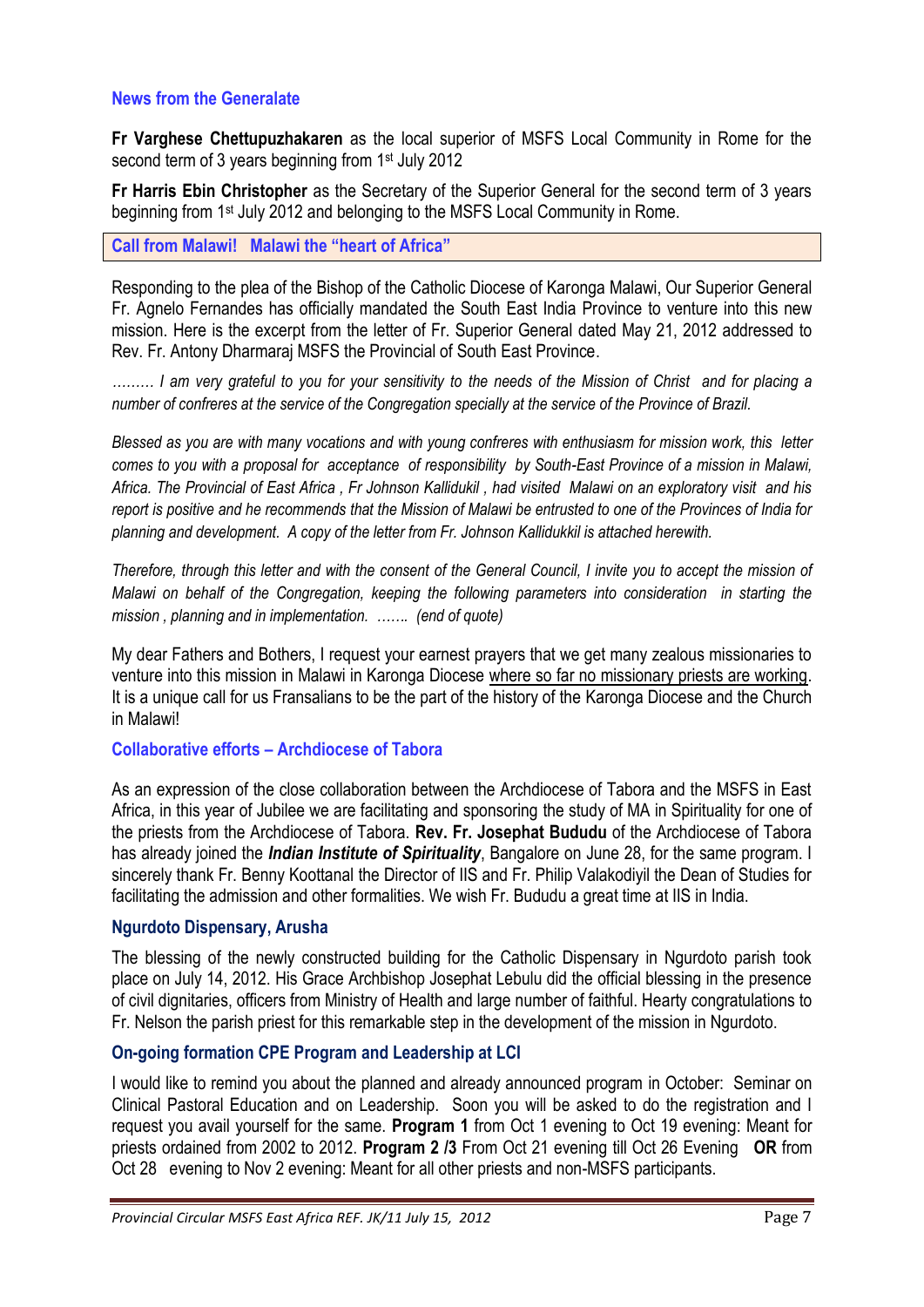#### **THE INTERNAL AUDITING OF ASSETS AND ACCOUNTS JAN-JUN 2012**

**Fr. Sheejan Kallarackal** the Provincial Bursar will be visiting the communities for the purpose of internal auditing and to render assistance for the effective and efficient finance management. The tentative program of his visit is as follows:

#### *The proposed schedule for the visit of the Provincial Bursar.*

#### **July**

- 21- 25 Mkuza: School, Parish, Noviciate
- 30 Mji Mpya

#### **August**

| $4 - 5$   | Mlolongo                 |
|-----------|--------------------------|
| $6 - 7$   | Katani                   |
| $8-9$     | Chera                    |
| $10 - 11$ | Ndagani                  |
| $22 - 25$ | Ipuli Tabora             |
| 26        | Itaga                    |
| $27 - 28$ | <b>Bukene</b>            |
| 29        | Lububu                   |
| 30-31     | Mwakata, Isaka, Kagongwa |

#### **September**

| $3-5$    | Osia – Agururu                                                 |
|----------|----------------------------------------------------------------|
|          | Maji ya Chai, Ngurdoto                                         |
| $9 - 15$ | Dumila, Junior seminary, Holistic Healing, Scholasticate Kola, |
|          | Fransalian School, Fransalian Communications                   |

#### **Things required for internal auditing of the half yearly account 2012**

- $\triangleright$  Copy of the account summary submitted for the year 2011
- $\triangleright$  All the required accounting books update till June 30, 2012
- $\triangleright$  Supporting bills up to June 30, 2012
- $\triangleright$  Bank statements of all the accounts from January 1, 2012 to July 1, 2012
- $\triangleright$  Details of all existing Fixed deposits and its maturation date
- $\triangleright$  Details of debts, liabilities if any.

During the auditing of the educational institutions we will also be making an assets register for each institution. For this purpose please prepare a list of all major assets and its present market value. Major assets that we intend to register include:

- $\triangleright$  Land holdings of the community/institutions
- $\triangleright$  Motor Vehicles
- $\triangleright$  Existing buildings
- $\triangleright$  All maior equipment and furnishings (such as photocopy machines, equipment used in the schools, furniture like tables and chairs etc that needs a periodical replacement.).

I request the whole hearted cooperation from all the confreres in making this internal auditing a very beneficial one. Please prepare the needed matters in advance and clearly and make yourself available for this auditing. I ask you to pay special care to those communities with land issues, to gather the initial document and reports for the further following up.